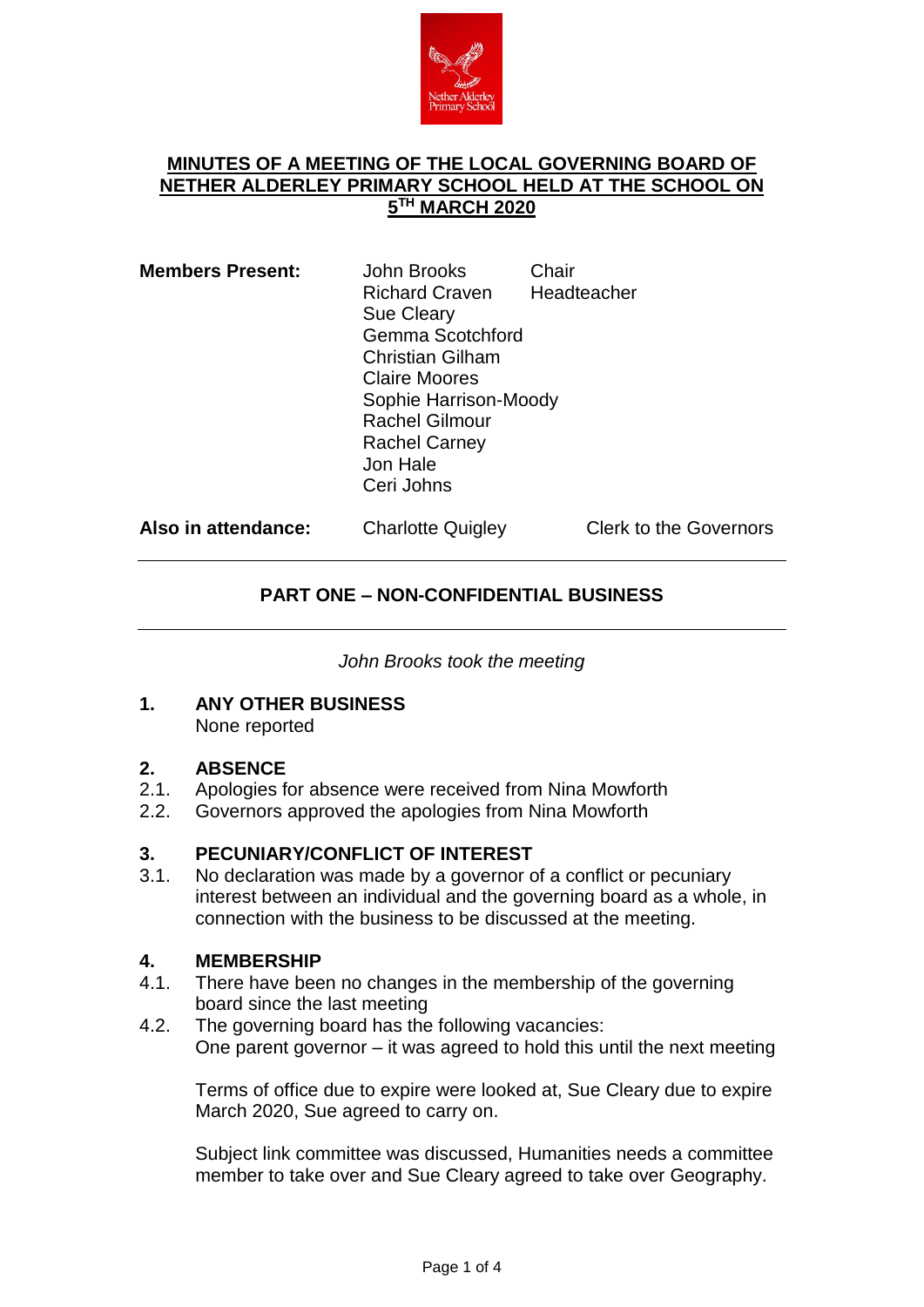

# **5. PART ONE MINUTES**

- The part one minutes of the meeting held on  $14<sup>th</sup>$  November 2019 were confirmed as a correct record and signed by the Chair.
- 5.2. There were no matters arising from the minutes.

### **6. CHAIR'S ACTION**

- Report circulated
- 6.2 Finance matters no actions taken
- 6.3 Special Projects the open consultation day at Alderley Park was discussed, 42 members of the public attended and left comments, feedback is yet to be received, permission requested to circulate the display boards.

#### **7. LEADERSHIP AND MANAGEMENT**

- 7.1 There were no comments on the report from the Trust CEO that was previously circulated
- 7.2 Part one report from the Headteacher was circulated **Question:** Is Wilmslow Partnership happening again? **Answer:** It is currently on hold.
- 7.3 Finance, budget report and fund raising were discussed; it was noted that severe cut backs for expenditure are needed and will be affected by the various staffing costs.

It was noted that fundraising for the ipads is going well and ParentPay has received an additional £500.

**Question:** Do the funds received so far for the iPads get reported to parents?

**Answer:** It is on the website but can be added onto the weekly newsletter.

7**.**4 It was noted there is a training event for governors on 18th March for Ofsted inspections. **Question:** In light of having an Ofsted inspection do we have a trial run and take what's current and see how Ofsted would deal with it?

**Answer:** If this is felt to be a need then a mock Ofsted can be arranged.

7**.**5 It was noted the school website is out of date and various documents and headers need updating.

**ACTION:** Headteacher to discuss at next staff meeting and action changes.

7.6 Staff questionnaire results were circulated and discussed **Question:** When should there be another staff questionnaire? **Answer:** To be done more regularly and to home in on the work load of staff and unpick that element a bit more. **Question:** When will parents know about MN and RB ? **Answer:** This will go out in this week's newsletter . **Question:** Is an advert going to go out live for a new teacher? **Answer:** Unsure at the moment, TA jobs will be advertised and The Fallibroome Trust have the details for these vacancies.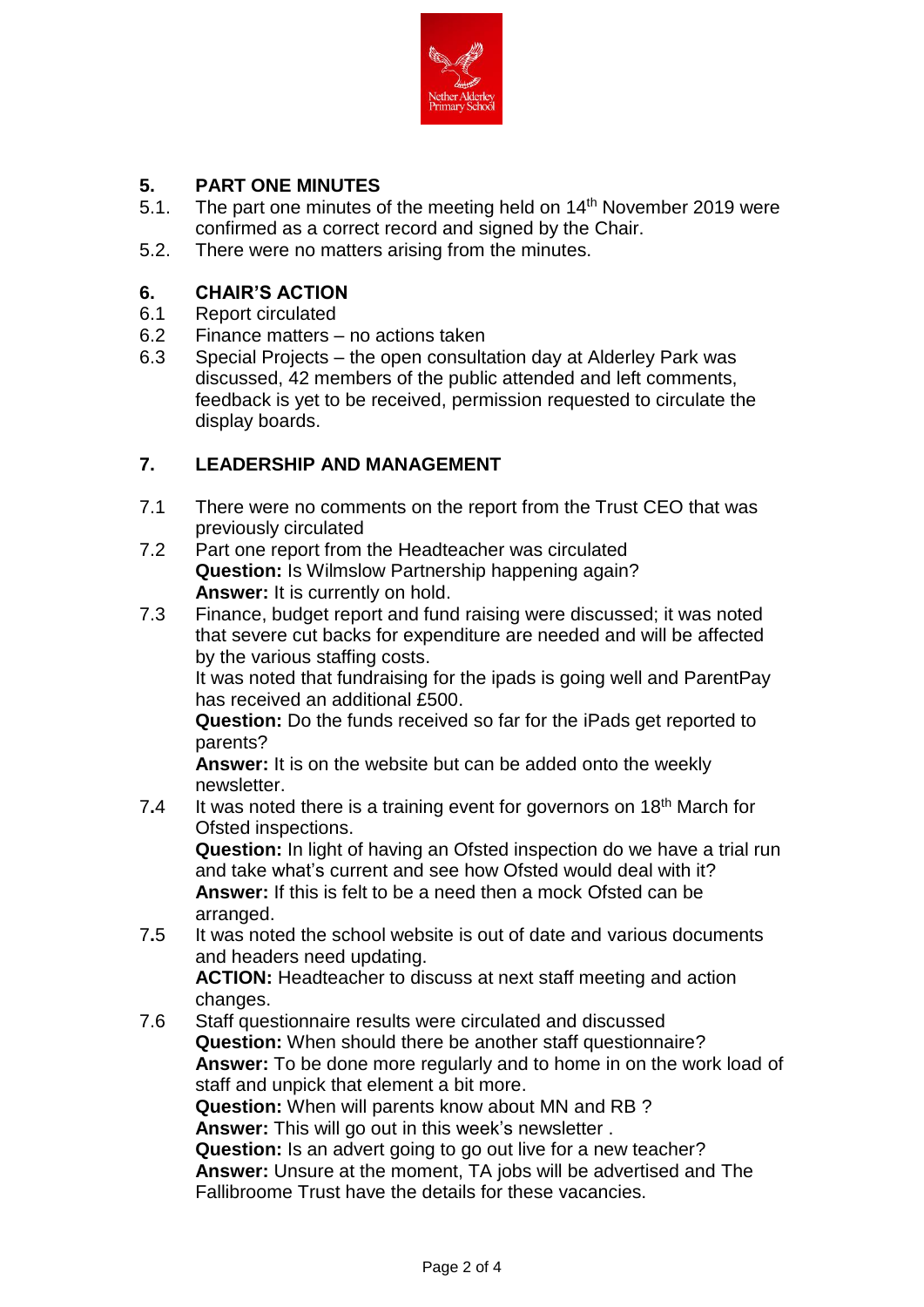

7.7 Leadership aspects of governance were discussed and it was noted that NAPS governors are to working with governors in other trust establishments. Within 6 months the intention is that more collaborative working will take place involving governors with specialist responsibilities.

## **8 QUALITY OF TEACHING, LEARNING AND ASSESSMENT**

- Curriculum committee minutes circulated, it was noted digital subscriptions need to be reviewed at the next finance meeting.
- 8.2 School Improvement Partner report discussed it was noted that writing continues to be an area to focus on for improvement work
- 8.3 Subject link governor visits arranged for after Easter it was noted that there will be one per half term

## **9 PERSONAL DEVELOPMENT, BEHAVIOUR AND WELFARE**<br>9.1 Social Emotional and Mental Health action plan circulated. It wa

- Social Emotional and Mental Health action plan circulated. It was noted that staff training had taken place in the previous year but no group interventions were currently running. Individual interventions are in place and a programme for KS2 underway.
- 9.2 Report of safeguarding to go on the website Action: Date to be booked in to compile the report.
- 9**.**3 Report on SEN to go on the website **Question:** For SEN, does anything more need putting in place for this? Is more attention needed or do we feel supported? **Answer:** Current SENCO is on maternity leave and headteacher is covering along with a temporary TA to cover the interventions.
- 9.2 To consider feedback on any incidents or exclusions nothing to report

#### **10 DIRECTORS REPORT**

10.1 It was noted the link for free TA phonics training did not work **Action:** Headteacher to look at the report

#### **11 SCHOOL POLICIES**

11.1 School rules have been circulated in draft format, it was noted graphics will make it more readable to the children and images that the children will remember

#### **12 ANY OTHER BUSINESS**

12.1 It was agreed that the workload of staff needs to be looked at regularly and monitored along with the impact any changes made will have on staff

**Question:** If Class 3 teacher is moving classes do resources get shared?

**Answer:** Yes all resources are shared.

#### **13 NEXT MEETING**

The date and time for the full governing board meeting was agreed